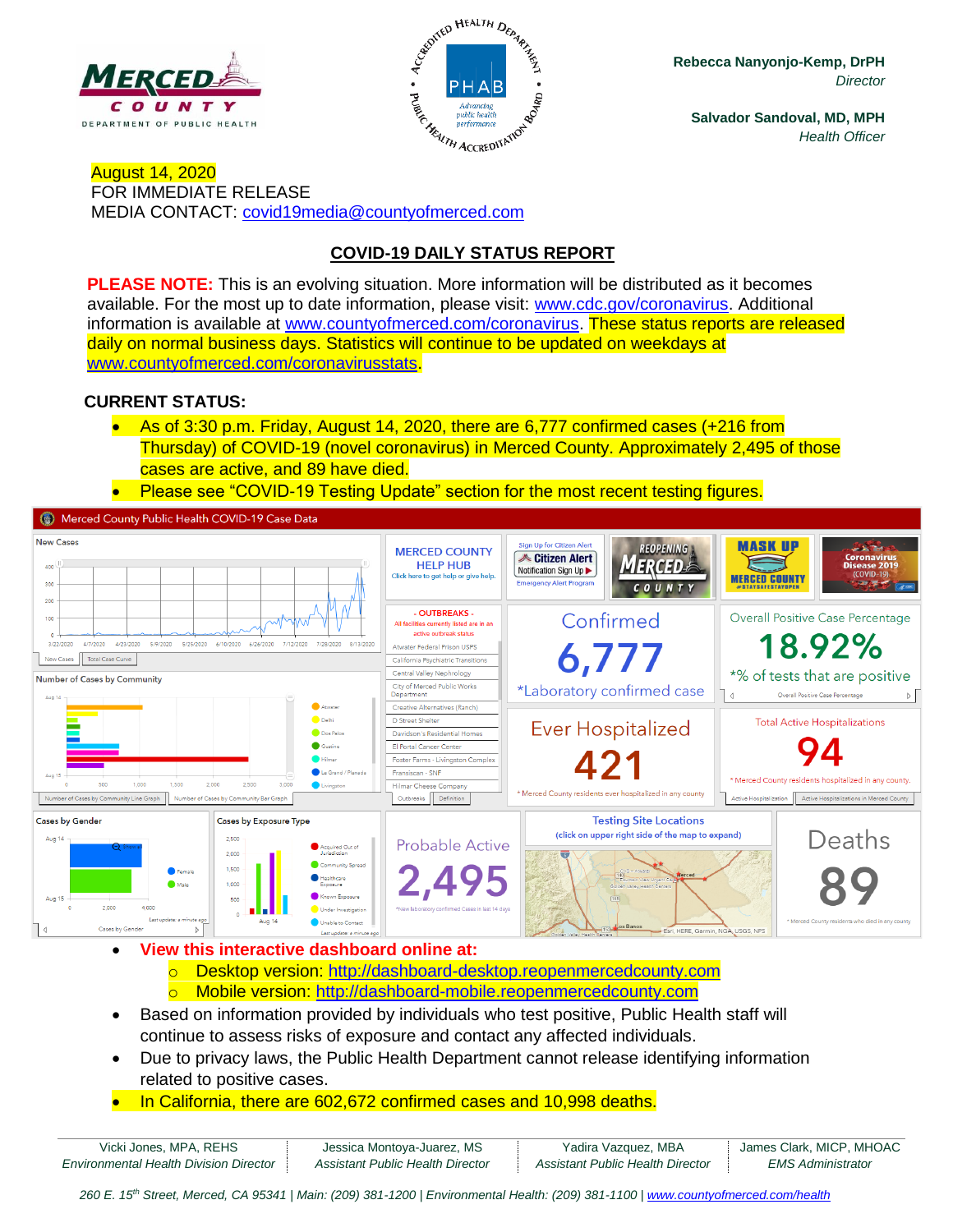# **RECENT ACTIVITIES & UPDATES:**

- Merced County Public Health continues to coordinate with federal, state and local partners to further prepare us for future impacts. This includes working with the California Department of Public Health and the Centers for Disease Control and Prevention to monitor COVID-19.
- State officials have confirmed that issues with its electronic laboratory reporting system have resulted in an underreporting of positive cases recently: https://update.covid19.ca.gov/. Due to these delays in State reporting, there is currently a lag in positive case information being sent back to California counties. For this reason, the positive case count and overall positive case percentage information on the County dashboard may be affected at this time. Data is being updated as quickly as possible.
- At 5:30 p.m. next Thursday, Aug. 20, the Merced County Department of Public Health will host a Facebook Live video called "Let's Talk Health." Public Health officials will host these live videos every other Thursday, and topics will focus on COVID-19 and other health issues in our community. The sessions will include a Q&A component with viewer-submitted questions. You can view the videos at [www.facebook.com/MercedCountyPublicHealth.](http://www.facebook.com/MercedCountyPublicHealth)
- Temporary schedule changes for The Bus start Monday: <http://www.mercedthebus.com/DocumentCenter/View/1226/2020-8-11-Service-reduction>
- This week, the Merced County Department of Public Health led a series of meetings with the State's COVID-19 Response Unified Support Team. The Public Health Department was joined by other County agencies, partnering agencies, and community partners. The discussions focused on healthcare delivery, testing, contact tracing, enforcement, public outreach, education, and other priority areas as we collaboratively work to drive down our COVID-19 numbers. As it has from the onset of this pandemic, the Public Health Department will continue to refine and develop its protocols and procedures in partnership with the State to reduce future impacts of COVID-19.
- Merced County is on the State monitoring list due to rapidly increasing disease transmission, increased hospitalizations, and a rise in the percentage of individuals testing positive for COVID-19, indicating increased circulation throughout the community. Further details can be found at: [https://www.cdph.ca.gov/Programs/CID/DCDC/Pages/COVID-](https://www.cdph.ca.gov/Programs/CID/DCDC/Pages/COVID-19/CountyMonitoringDataStep2.aspx)[19/CountyMonitoringDataStep2.aspx](https://www.cdph.ca.gov/Programs/CID/DCDC/Pages/COVID-19/CountyMonitoringDataStep2.aspx)
- In an effort to slow the spread of COVID-19 by preventing large group gatherings, the County's regional parks (Lake Yosemite, Hagaman Park and Henderson Park) will be closed on Saturdays and Sundays until further notice. The parks will remain open on weekdays, but physical distancing must be adhered to and large group gatherings will continue to be prohibited.
- The Merced County Office of Emergency Services and Merced County Department of Public Health proclaimed a local and public health emergency March 13 in order to help address the outbreak. The Board of Supervisors ratified those actions during a March 16 special meeting.
- On March 19, Governor Gavin Newsom announced Executive Order N-33-20, asking California residents to stay at home. On March 20, Merced County's Health Officer also issued an Order directing County residents to remain in their places of residence except to perform or receive essential services.
- The Merced County Public Health Department Operations Center was activated Jan. 27, 2020 (201 days) in order to prepare for COVID-19 in and around our community. The Merced County Emergency Operations Center and Human Services Agency Department Operations Center are also currently active.

#### **COVID-19 TESTING UPDATE:**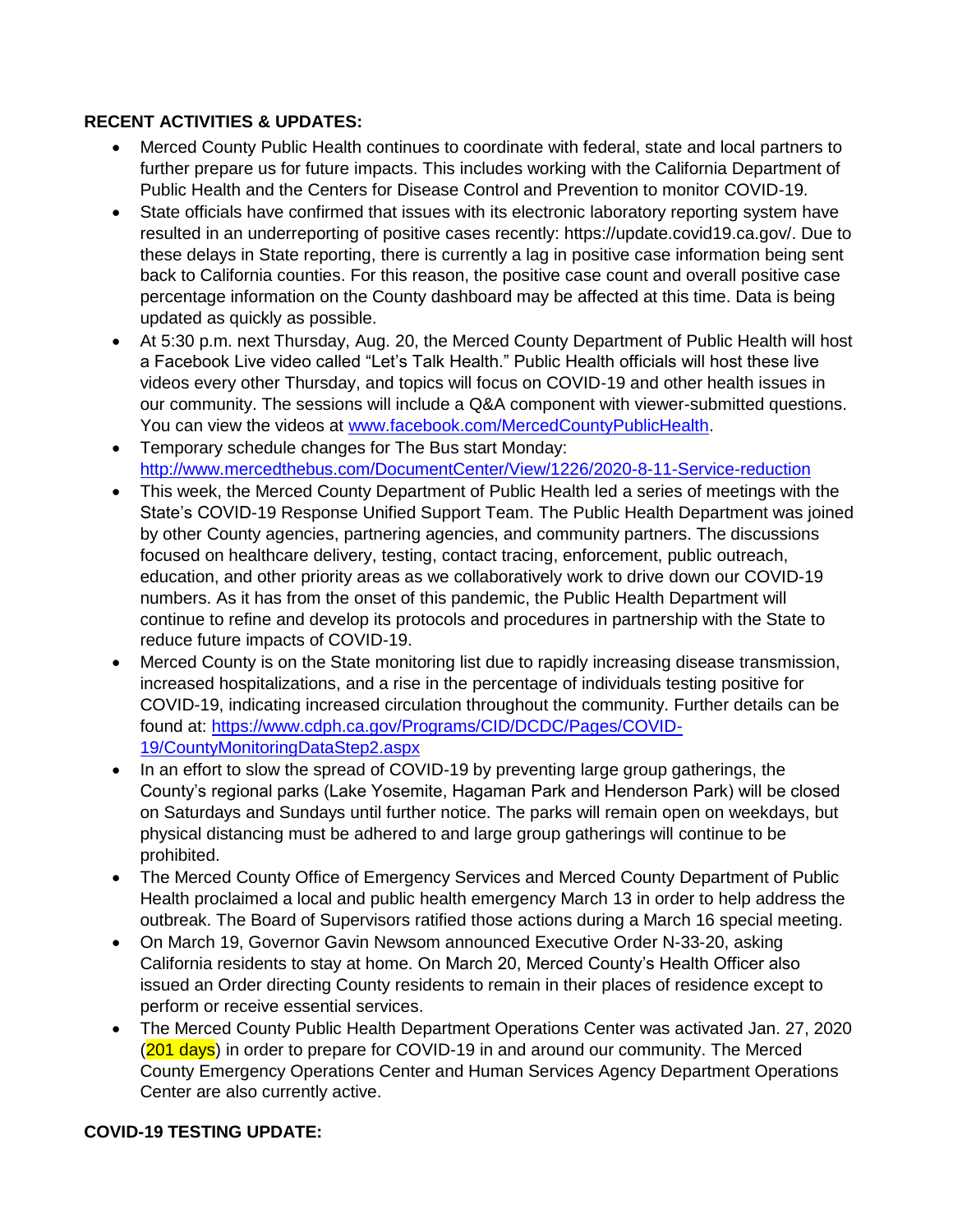• As of Aug. 14, a total of 34,889 tests have been performed in Merced County: 6,777 of those tests are confirmed as positive cases. These figures include testing through both the commercial and public health lab systems.

| <b>Testing Site</b>                                  | <b>Location</b>                                | <b>Registration</b>                                      |
|------------------------------------------------------|------------------------------------------------|----------------------------------------------------------|
| Golden Valley<br><b>Health Centers</b>               | 645 Seventh St, Los Banos                      | 1-866-682-4842<br>www.gvhc.org                           |
| Golden Valley<br><b>Health Centers</b>               | 857 W. Childs Ave., Merced                     | 1-866-682-4842<br>www.gvhc.org                           |
| <b>OptumServ Site</b>                                | 900 Martin Luther King Jr. Dr,<br>Merced       | 1-888-634-1123 or online at<br>www.lhi.care/covidtesting |
| CVS - Merced                                         | 1970 Yosemite Pkwy, Merced                     | https://bit.ly/3e9kaS4                                   |
| CVS - Atwater                                        | 1651 Bellevue Rd, Atwater                      | https://bit.ly/3e9kaS4                                   |
| <b>Fountain View</b><br><b>Urgent Care</b>           | 374 W. Olive Ave. # A, Merced                  | 209-384-5766                                             |
| <b>Castle Family</b><br><b>Health Urgent</b><br>Care | 3605 Hospital Rd, Atwater                      | 209-381-2000                                             |
| San Joaquin<br>Drug                                  | 9215 E, CA-140, Planada                        | 209-382-1291                                             |
| Verily - Los<br><b>Banos</b>                         | Los Banos Fairgrounds: 403 F<br>St., Los Banos | www.projectbaseline.com/COVID19                          |

- Within the public health system, every person who has met CDC criteria for severe disease within Merced County has been tested.
- Public Health is actively identifying other methods to enhance testing capability for providers throughout the community and increase testing county-wide. We will continue to be notified should positive tests come through either system (public health or commercial).

# **COVID-19 SYMPTOMS AND PRECAUTIONS:**

- Coronavirus symptoms include: mild to severe respiratory illness, fever, cough, difficulty breathing, chills, repeated shaking with chills, muscle pain, headache, sore throat, and loss of taste or smell. If symptoms develop, individuals should stay at home to limit exposure to others.
- Anyone who has had contact with a person with possible COVID-19 infection and has the above symptoms should call his/her local health department/health care provider immediately.
- Do not go to your provider's office without calling ahead. Do not call 911 for suspected COVID-19 unless you are having a medical emergency.
- During the flu season, there are steps you can take to protect your health and the health of those around you: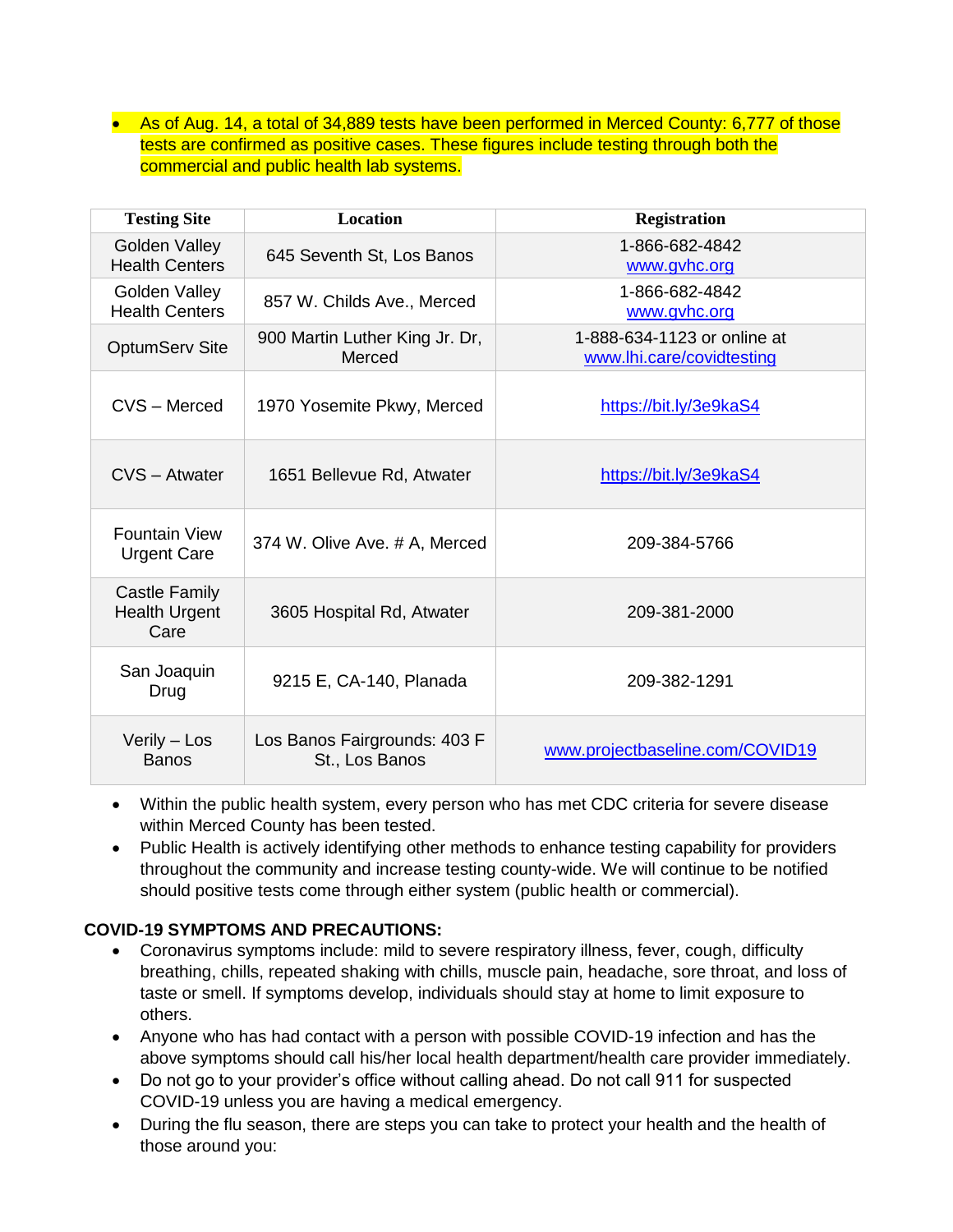- o Wash your hands regularly with soap and water for 20 seconds.
- o Avoid touching your eyes, nose, or mouth with unwashed hands.
- o Avoid close contact with people who are sick.
- $\circ$  Stay away from work, school or other people if you become sick with respiratory symptoms such as fever and cough.
- o Cover sneezes or coughs with a tissue, then throw the tissue in the trash.
- o Wear a face covering when in public.

## **ADDITIONAL RESOURCES:**

- **Sign up for COVID-19 alerts: [www.countyofmerced.com/coronavirus](http://www.countyofmerced.com/coronavirus)**
- Merced County Public Health COVID-19 **Information Webpage**: o [www.countyofmerced.com/coronavirus](http://www.countyofmerced.com/coronavirus)
- Merced County Public Health **Information Line**:
	- o 209-381-1180 (English, Spanish, and Hmong. Live reps. available 8 a.m. to 5 p.m.)
- **Email** COVID-19-specific questions to Merced County Public Health:
	- o COVID19@countyofmerced.com.
- Updated **CDC Information**:
	- o <https://www.cdc.gov/coronavirus/2019-ncov/whats-new-all.html>
- CDC **Resources for Households**:
	- o <https://www.cdc.gov/coronavirus/2019-ncov/community/home/index.html>
- How to **talk to your kids** about the coronavirus:
	- o <https://www.pbs.org/parents/thrive/how-to-talk-to-your-kids-about-coronavirus>
- Guidance for **Businesses and Employers**:
	- o <https://bit.ly/2IH2G2u>
	- o [www.covid19.ca.gov](http://www.covid19.ca.gov/)
- Report **Price Gouging**:
	- o <http://www.countyofmerced.com/3381/Price-Gouging>
- Report **Consumer Fraud**:
	- o [www.countyofmerced.com/2322/Consumer-Fraud](http://www.countyofmerced.com/2322/Consumer-Fraud)
- Report **non-essential business activity** and large group gatherings that violate the Stay-at-Home Order:
	- $\circ$  Hotline: 209-381-1100 (8 a.m. to 5 p.m. Monday-Friday)
	- o Email: [COVIDcomplaint@countyofmerced.com](mailto:COVIDcomplaint@countyofmerced.com)
- **Free Virtual Care** options through Dignity Health for those with COVID-19 symptoms:
	- o Patients can receive a free Virtual Care Anywhere visit if they are experiencing COVID-19 symptoms. Symptoms can include fever, cough, or shortness of breath.
	- o To access a free virtual urgent care visit, visit [www.dignityhealth.org/virtualcareanywhere,](http://www.dignityhealth.org/virtualcareanywhere) download the Virtual Care Anywhere app in the Apple App Store or Google Play Store, or call 855-356-8053 and use the coupon code COVID19.
- **Get Help/Give Help**:
	- o [www.gethelpgivehelpmerced.com](http://www.gethelpgivehelpmerced.com/)
- **Donations**—help community members impacted by COVID-19:
	- o [www.countyofmerced.com/donations](http://www.countyofmerced.com/donations)
- **Exclusive Shopping for Vulnerable Populations:** 
	- o [www.countyofmerced.com/3396/Exclusive-Shopping-for-Vulnerable-Popula](http://www.countyofmerced.com/3396/Exclusive-Shopping-for-Vulnerable-Popula)
- Apply for **benefits** Individuals experiencing financial hardship may qualify for cash assistance through CalWORKs, food nutrition assistance through CalFresh, and medical assistance through MediCal: